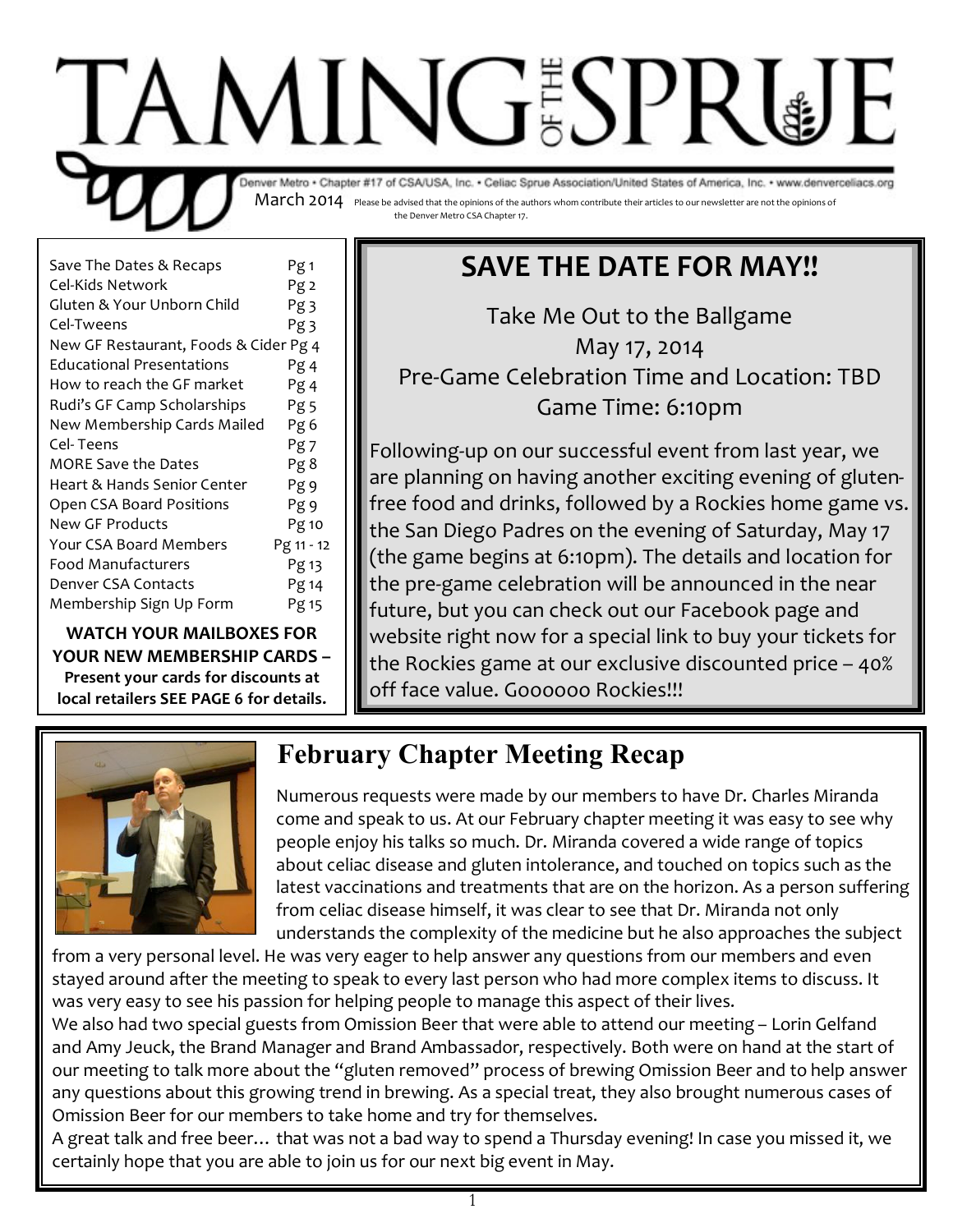

#### Cel-Kids Network provides children and youth opportunities to meet and share experiences with others of their age group who are also living with celiac disease and/or dermatitis herpetiformis.

Being a part of CSA's Cel-Kids Network allows kids to meet others who know how they feel. Along with get-togethers, they learn important things about staying healthy and living confidently every day. It's nice to know that they are not alone in the world!



Make Your Own Gluten Free Pizza & Egg Hunt March 22, 2014 @ 11am-1pm Pizza Doodle 6830 S University Blvd Centennial, CO 80122 www.pizza-doodle.com

Lunch will be on your own but we will eat as a group. Dairy free and corn free pizza options. RSVP by Monday, March 10th, 2014 celkids@denverceliacs.com

To avoid cross contamination we ask parents not to order items with gluten.

We always love new ideas and any parent input so if you have something to share please let us know. Also make sure you have let us know that you want to continue on our email and e-vite list. Celkids@denverceliacs.org

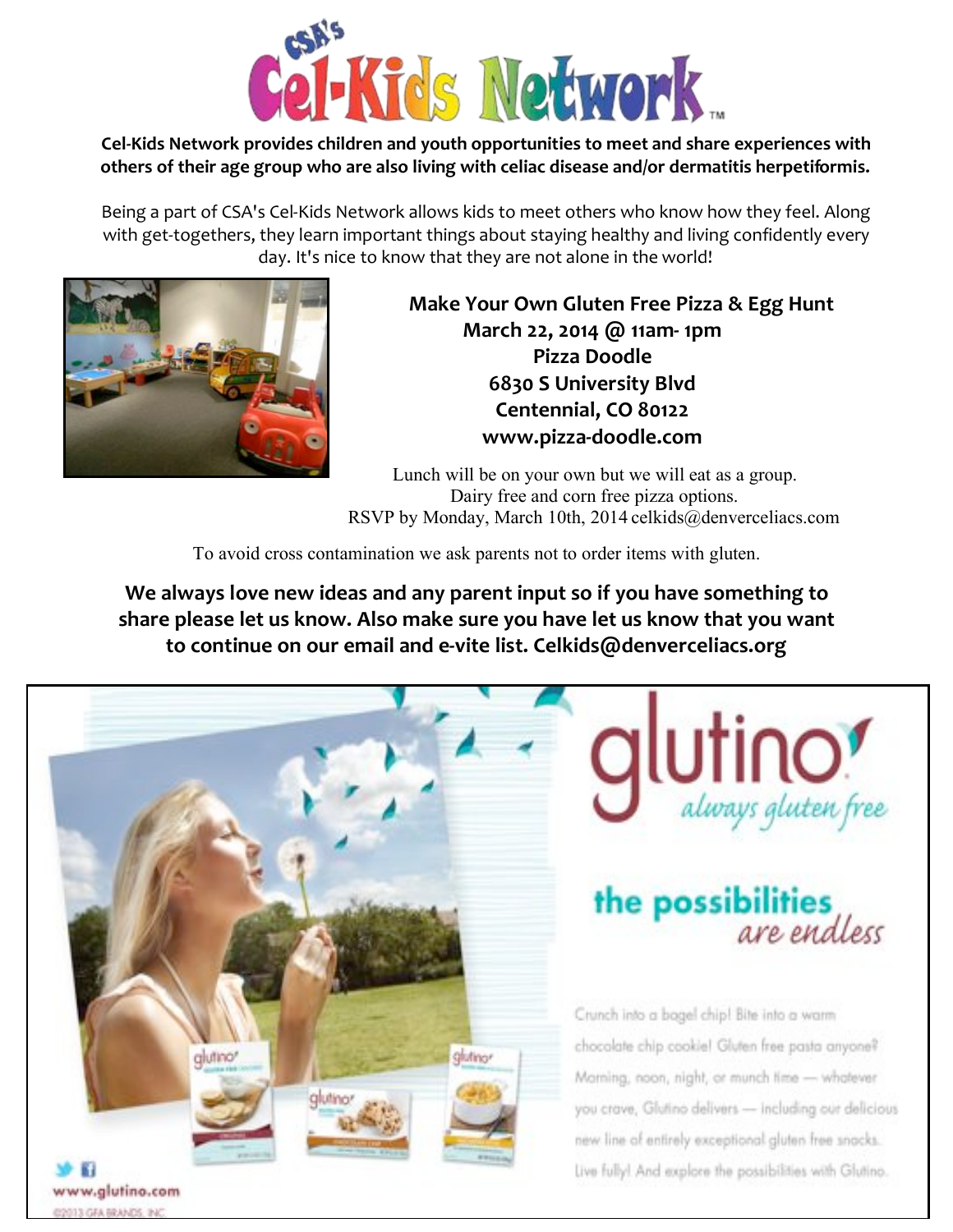# What is Gluten Doing to Your Unborn Child?

By Miranda Jade Turbin

Celiac.com 01/29/2014 - Anyone diagnosed with celiac disease knows that it is almost impossible not to slip up here and there. Whether you mistakenly eat something with gluten, cross contamination or your waiter forgets to inform you that your burger is marinated with gluten, we have all been there. It usually takes me two or three days to feel better and another two or three days following that to get back to my routine after consuming a small amount of gluten. For others this process varies. Some worse, some better.

A diagnosed celiac friend of mine recently finally got pregnant. She and her husband had been trying for quite some time. This sparked a question for me. What would consuming gluten would do to her unborn child, if anything?

According to Amy O'Connell (a researcher and writer with a Ph.D. and medical degree) gluten can cause problems in your unborn child. When a pregnant woman with celiac disease eats gluten the mothers villi are damaged which leads to poor nutrition and weight loss. This results in an inability to absorb calories and vitamins from food and may explain why mothers with untreated celiac disease are more likely to have a baby with a low birth weight.

A report in the journal "Canadian Family Physician" explained that babies of untreated mothers with celiac disease could also be at risk for spina bifida or other neural tube defects, because the mother may have poor folic acid absorption in the gut.

This isn't even taking into account the emotional effects gluten has on a mother with celiac disease. The energy loss and depression that can result from gluten consumption can be harmful to the mother and child's ability to bond which creates unneeded stress. As a new mother you have enough to worry about. There is no need to complicate things with more stress and less energy.

If you are an expecting mother with celiac disease, now more than ever, watch what you eat. Make sure you don't slip up no matter how much you want that Cinnabon!



Cel-Tweens provides kids in the age range of  $10 - 12$  to meet, share and have fun with other kiddos who are also living with celiac disease. At this age kids are starting to become more independent and making daily decisions about what foods they can eat. We want this group to be a place where they can be educated about staying healthy while having fun and understanding that they are not alone in this! The goal is to plan events to teach them about their gluten-free lifestyle, while allowing then meeting other kids their age and having fun.

Kids often have favorite foods... and often that favorite food is PIZZA! Being on a gluten free diet can make enjoying pizza difficult. Cel-Tweens would like to help everyone enjoy their favorite pizza.

This event will be at Pizza Doodle on Saturday, March 22<sup>nd</sup> from 11am - 1 pm.

We will also be helping set up and run the Easter Egg Hunt for the Cel-Kids group. If you can help with the hunt please arrive at 10:20 am so that we can get the eggs hidden, set up crafts, etc....

This is a great way to help mentor the younger kids and show them about living gluten free. You should receive an evite for the event. If you did not receive it please contact Carrie Kollar and Annie Gray at celtweens@denverceliacs.org.

To join the Cel-Tweens mailing list please email: celtweens@denverceliacs.org. We look forward to to meeting you at our upcoming events!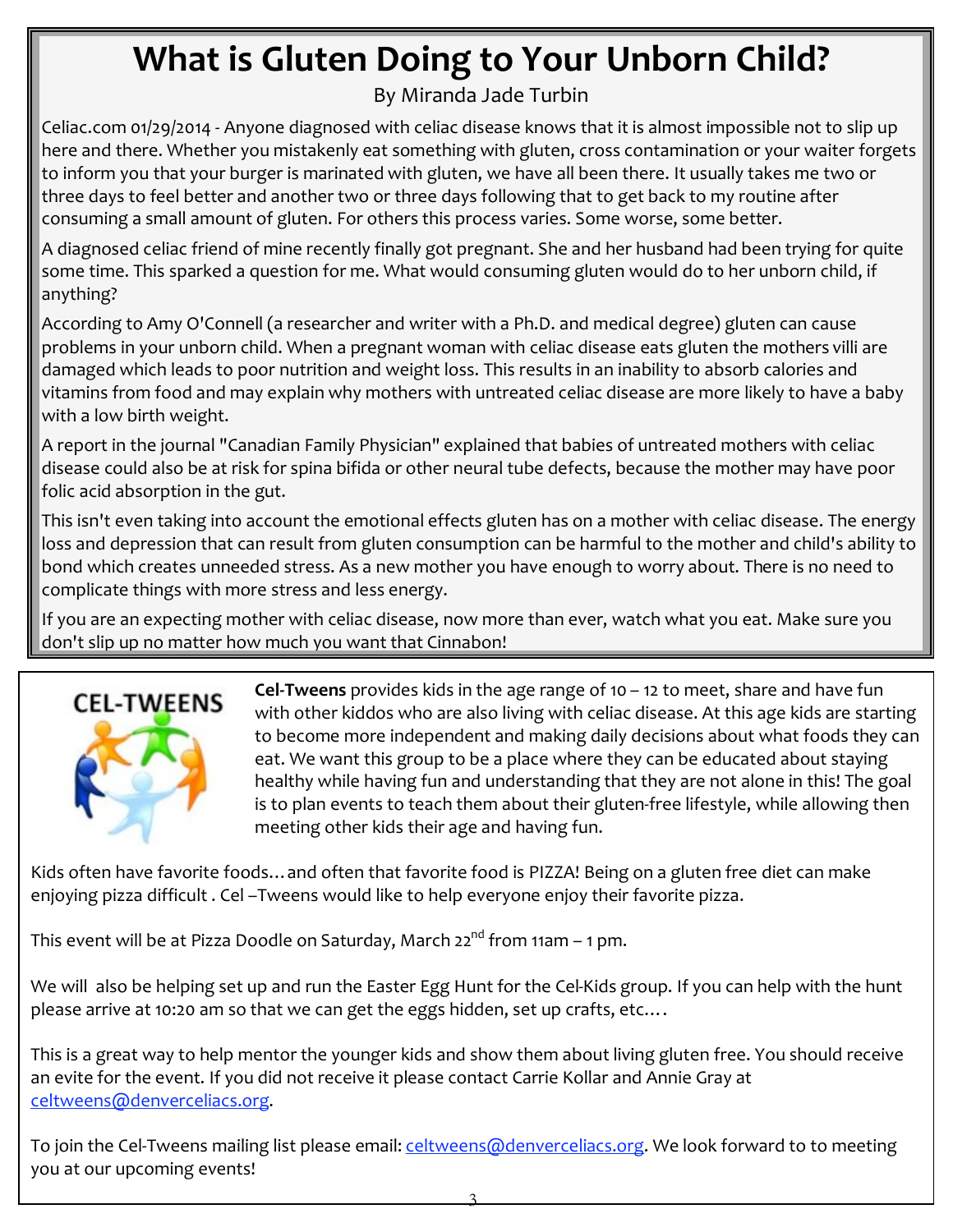### **New Gluten Free Restaurants.** Foods and Cider...

#### **Fresh Thymes Eatery**

2500 30th St #101, Boulder, Colorado 80301  $(303)$  955-7988



When Christine Ruch, now the owner of Fresh Thymes Eatery, was diagnosed with Celiac Disease it changed her life, especially in terms of food. Sound like a familiar story? We have you covered! Fresh Thymes Eatery's 100% gluten-free kitchen features great tasting, globally inspired, traditionally prepared, organic, local and allergyaware meals. We skip the food science, leaving

out ingredients you can't pronounce, and providing only nutrient dense whole foods. Our meats are grass-fed, and our salads are free of hidden allergens, from dairy to soy and corn. We gave canola and peanut oils a pass and pulled in only healthy cooking oils, that won't wreak havoc on your body. Better yet? Your taste buds will be begging you for more!

### Gluten Free Bistro @ Whole Foods

Gluten Free Bistro has a new addition to their Bistro Bite Mini Pizza line - the Greek Vegan. The new Greek Vegan flavor offers delicious non-GMO ingredients including: tomatoes, spinach, kalamata olives and Daiya vegan cheese. This vegan option of mini pizza is free of: casein, lactose, tree nuts and soy and is suitable for vegans, those with a dairy intolerance/allergy or on a GFCF (gluten-free casein-free) diet.

### Stem Ciders @ RiNo

A new craft hard cidery is opening up in RiNo at 28th & Walnut. Our products are gluten free and we would love to have you and your members stop in for a taste. You can find more information on Stem Ciders at www.facebook.com/stemciders

#### **HOW TO REACH THE GLUTEN FREE COLORADO MARKET**

The Denver CSA Chapter 17 has a number of events in which you/your business can participate as a vendor or sponsor... or both!

#### **Upcoming 2014 EVENTS:**

Take Me Out to the Ball Game - May Annual Family Potluck Picnic - June The Gluten Free Gallop - June The Incredible Edible Gluten Free Food Fair - Aug The Annual Holiday Cookie Exchange - December

Advertising is always available in our monthly newsletter, which is mailed and emailed to our members six times a year. newsletter@denverceliacs.org

For more information about the Denver CSA Chapter 17 please visit our website at www.denverceliacs.org.

#### **Educational Presentations Available Celiac Disease/Gluten-Related Disorders**

The Denver Metro Chapter of the **Celiac Sprue Association offers** presentations about Celiac Disease & Gluten-Related Disorders and the gluten-free diet. Presentations can be tailored to any audience: health care providers, community groups, students, food-service facilities and others.

#### For further information, contact:

Diane Moyer, M.S., R.D., (Chair, Medical Education Committee, Denver CSA) at: dietitian@denverceliacs.org 720-560-3734.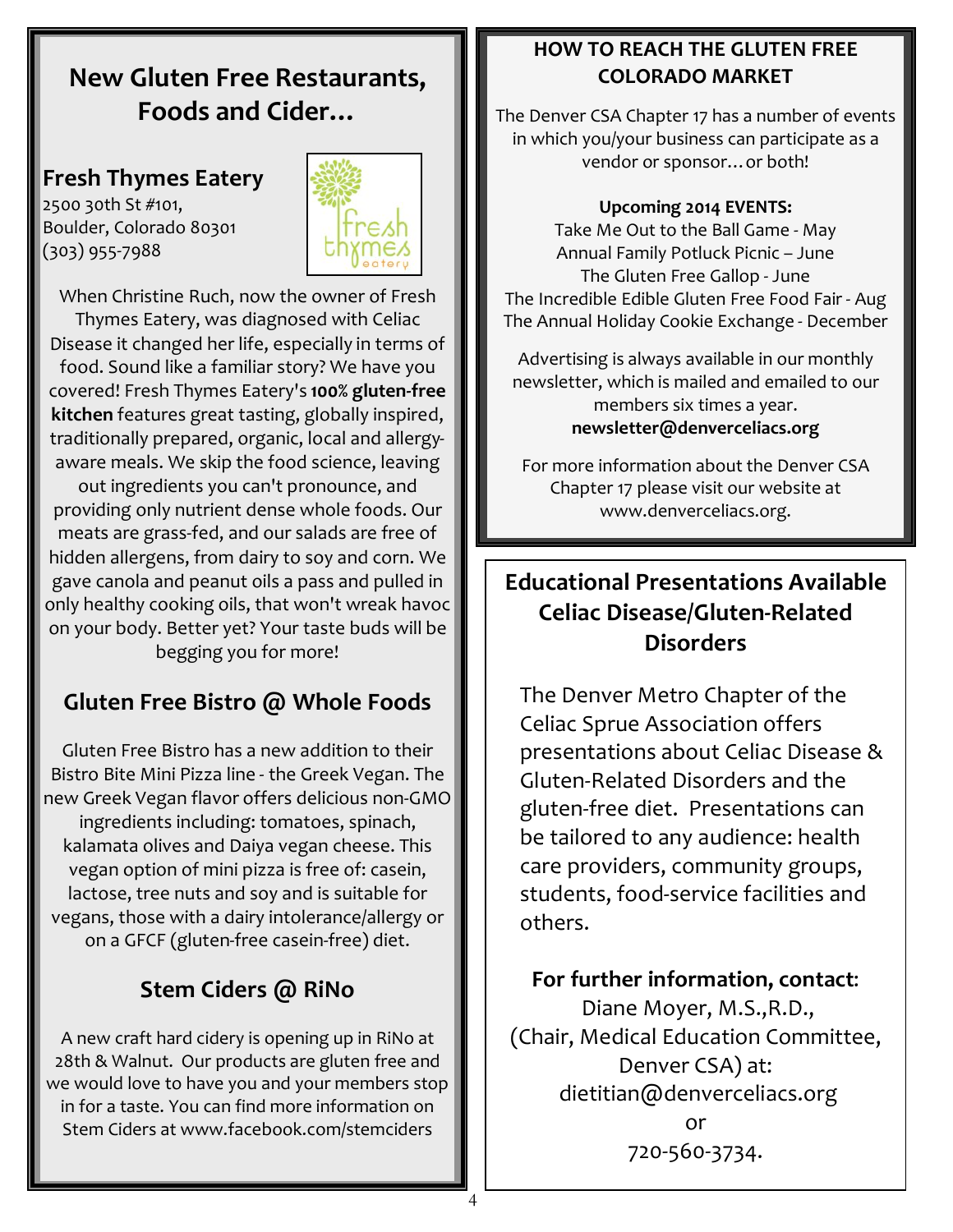# Rudi's Gluten-Free Bakery to Award 20 Gluten-Free Kids with Summer Camp Scholarships through 2nd **Annual Happy Camper Contest**

Rudi's Gluten-Free fans can enter the Happy Camper Contest on Facebook starting today for a chance at a summer camp experience filled with gluten-freedom. By Rudi's Bakery.

BOULDER, Colo., Feb. 18, 2014 -- /PRNewswire/ -- The official start of summer might be months away, but Rudi's Gluten-Free Bakery™ is already excited to help kids who eat gluten-free pack their bags for some summer fun. For the second year, Rudi's Gluten-Free is awarding 10 kids the chance to gather 'round the campfire at a gluten-free summer camp with a Happy Camper Scholarship. New this year, the brand will also award 10 kids in Canada the opportunity to attend a gluten-free summer camp up north.

"At Rudi's Gluten-Free, we're all about living life to the fullest while giving back to the community of fans we've grown to cherish," said Doug Radi, senior vice president of marketing and sales for Rudi's Organic Bakery. "Kids - and their parents at home - shouldn't have to worry about what they eat at summer camp. Instead, they should be able to focus on exploring and developing an adventurous spirit. We're proud to have the opportunity to help 20 kids have their summer camp dreams come true."

From Feb. 18 - March 18, 2014, parents with eligible children ages 8-17, can enter the Happy Camper contest by 'liking' Rudi's Gluten-Free on Facebook and helping their child submit a 100-word statement on what makes him or her special. Winners will be notified by April 1, 2014, to allow them plenty of time to plan for the summer camp experience of a lifetime.

Not only is Rudi's Gluten-Free committed to baking high-quality breads and baked goods free of GMOs and full of flavor, but the brand is also committed to giving back to the gluten-free community. Rudi's Gluten-Free is proud to support kids and let them enjoy a carefree summer without worrying about what they eat. Parents of Happy Camper scholarship winners can also rest easy knowing their son or daughter is having a safe, joyful experience fueled with yummy and delicious gluten-free foods.

Winning campers in the U.S. can look forward to an experience at places like Camp Weekaneatit in Georgia where campers swim, show off their skills in talent shows and have fun playing team sports, or at Gluten-Free Fun Camp in Minnesota where campers have dance parties, play capture the flag and hike with the nature club.

Rudi's Gluten-Free Bakery offers a scrumptious and innovative line of gluten-free products that delight the whole family, including Sandwich Breads, Tortillas, Hamburger Buns and Hot Dog Rolls, Pizza Crust and Stuffing (available seasonally). NEW to the Rudi's Gluten-Free lineup this year are Cherry Almond Bars, which are perfect for snacking on the trail, and two flavors of bake and serve gluten-free Ciabatta Rolls. Visit rudisglutenfree.com to learn how else Rudi's supports the gluten-free community and to find Rudi's Gluten-Free products near you using the company's new store locator.

About Rudi's Organic Bakery, Inc. Rudi's Organic Bakery, Inc., has been passionate about baking better breads for families for more than 35 years. Founded and headquartered in Boulder, Colo., Rudi's Organic Bakery is the only nationally available brand offering a full line of nutritious and delicious, certified organic breads and baked goods. Rudi's Organic is committed to baking breads using only the best organic ingredients and no artificial additives, preservatives and GMOs. In 2010, Rudi's Organic leveraged this heritage to create Rudi's Gluten-Free Bakery, a line of gluten-free breads and baked goods made with wholesome, all-natural ingredients so that each bite tastes like the real thing. Rudi's Organic and Rudi's Gluten-Free products are available nationally at natural foods stores and select mainstream supermarkets. For more information, visit rudisbakery.com.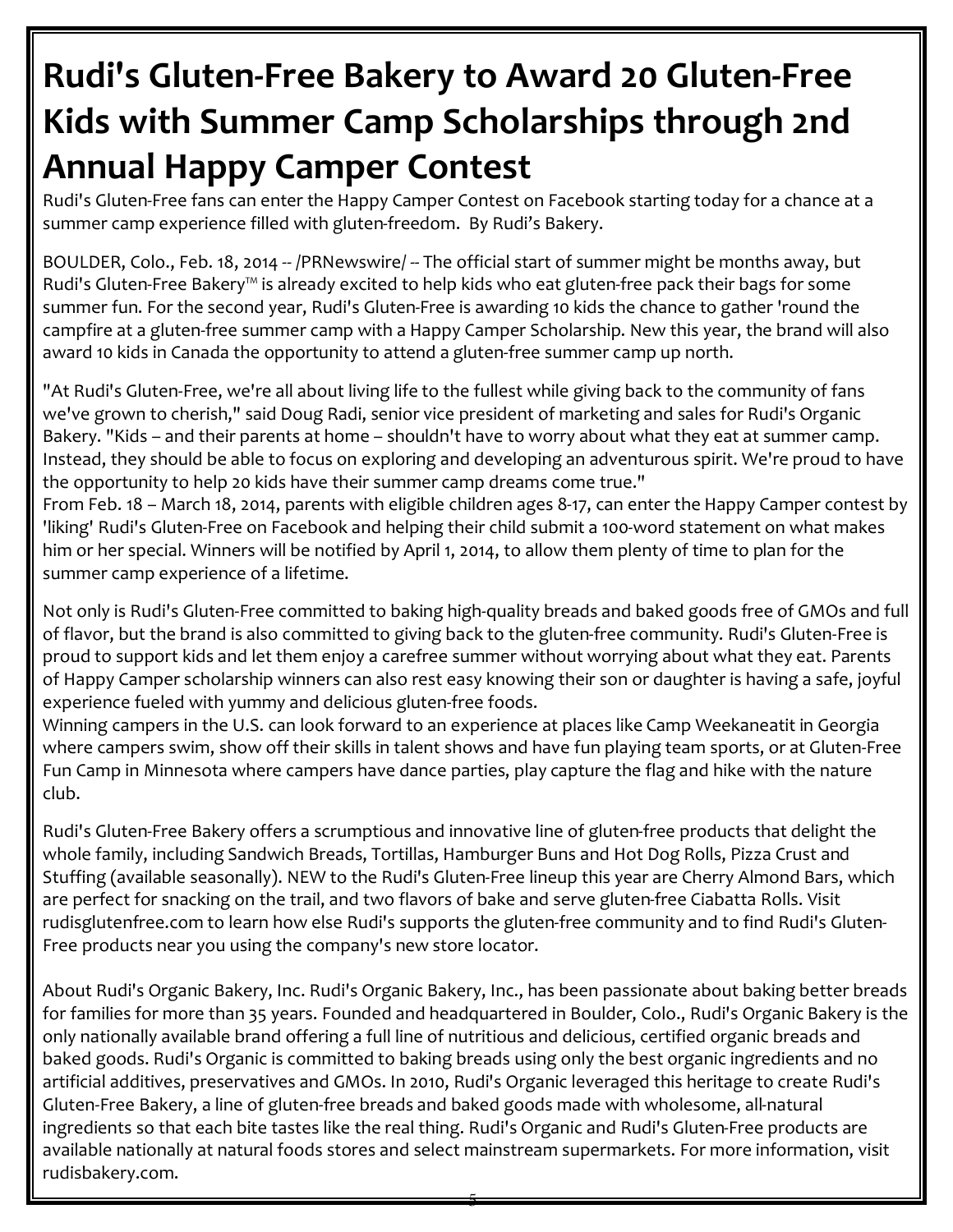### Denver CSA Membership Cards have been mailed!

Membership cards were mailed on February  $25^{th}$ . Remember, we are providing just one card per family. You're welcome to contact us at database@denverceliacs.org or by mail to Denver CSA, 2307 Willow Creek Dr., Golden CO 80401 with questions or if your card fails to arrive.

Present your membership card to receive discounts with the following participating retailers. Check out our website at http://www.denverceliacs.org/benefits.html or our Facebook page for an updated list of our participating retailers and the discounts they are offering.





10% Off Fach Visit

20% off All Orders That are 25\$ or More 15% Off Any Food Item Not to exceed \$15.00 Not valid w/Other Offers

Mountain Place

<sup>oforad</sup>o Style Pizz



25% Off Any (1) Item

Another added feature of these cards is that they will remind you the month your membership will expire. It's an excellent idea to renew early in the month to ensure your payment is received and processed before we go to print with the next Taming of the Sprue. We do hope you enjoy our new membership perks and will find them helpful in your gluten-free lifestyle. For more information please visit our members benefits page at: http://www.denverceliacs.org/benefits.html



## EVERY MEAL. EVERY TIME. EVERYWHERE.

Midnight snack, post-workout meal, potluck casserole - any meal can be gluten free with Udi's Gluten Free Foods. The #1 selling GF brand offers shoppers great tasting products that span all eating occasions.





Visit us on the web! www.udisglutenfree.com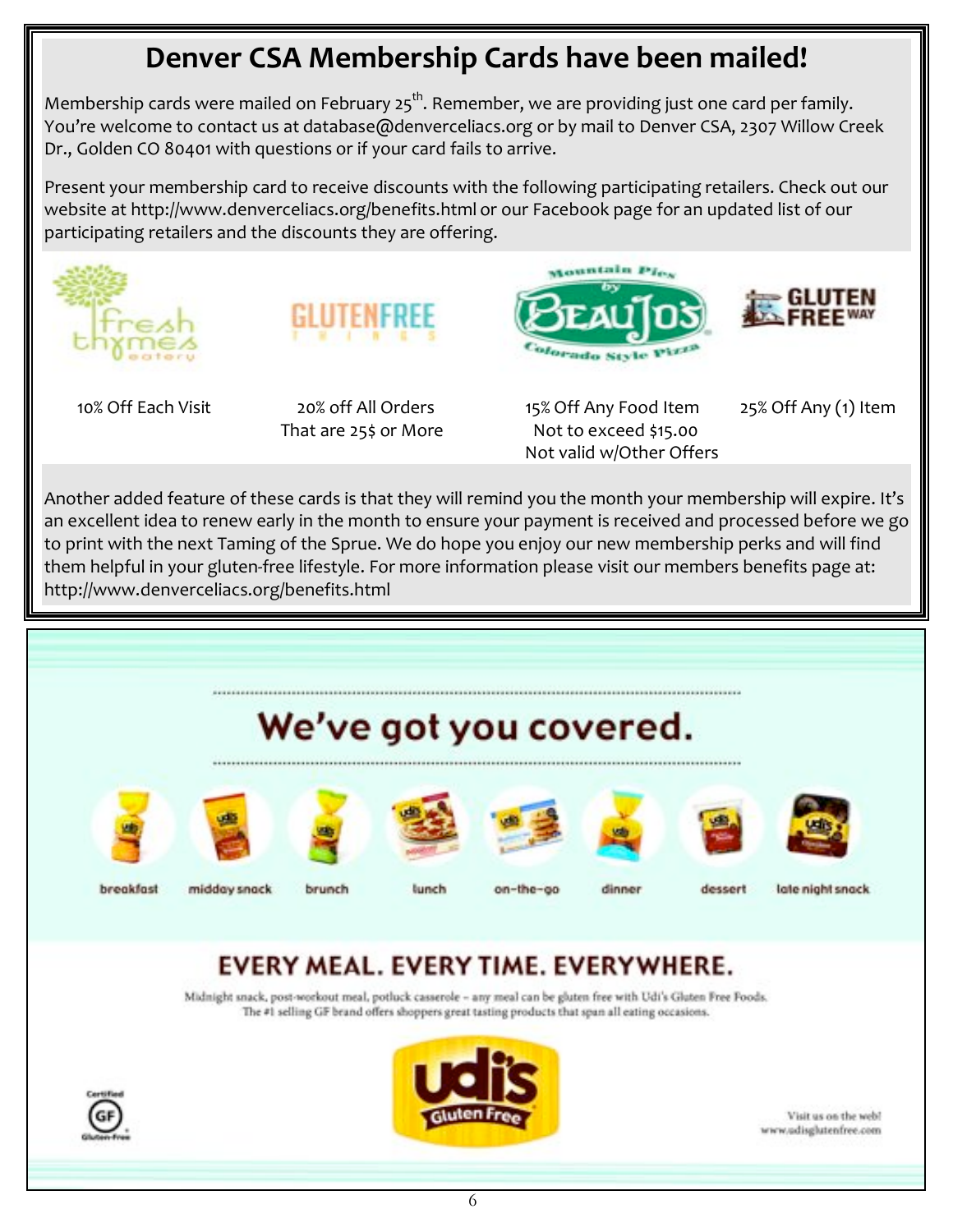# **Cel-Teens**

Most pre-teens and teens get to celebrate parties and school functions with birthday cake, pizza and chocolate chip cookies. For teens with celiac disease, a lifelong disorder of the digestive system, these foods aren't always the treats that most people think they are. Why? Because they usually contain a type of protein called gluten, which causes problems for people with celiac disease.

Cel-Teens is a group where kids from the ages 13-18 can get together at fun events without having to worry about the stress of gluten contamination. A place where there is no judgment, discrimination and not having to feel different because everyone understands what its like to have Celiac Disease. Some of you may have been diagnosed as young children and some of you may have been recently diagnosed. Either way it can be an adjustment. Cel-Teens is the way to discuss the likes, dislikes and general frustrations of having Celiac Disease as well as having a little bit of fun, which I think is the best part!

# **Cel-Teens** Saturday, March 22, 2014 at 11am-1pm Make Your Own 9" Gluten Free Pizza and Art Dairy free and corn free pizza options

We want to showcase the talent from our children and youth in our community! Children and teens ages 1-18 are encouraged to submit their artwork (photography, watercolor, charcoal, drawings, etc) for consideration to be displayed in our restaurant on consignment. Patrons are encouraged to support these aspiring artists and purchase their work, with all profits going directly back to the young artists, themselves. For more information on displaying your artwork, or purchasing a piece for your private collection, please email us or stop by in person and ask to speak to a manager

> Here is the info: Pizza Doodle 6830 S University Blvd Centennial, CO 80122 http://www.pizza-doodle.com/

Reservations by Monday, March 10th, 2014 To avoid cross contamination we ask parent not to order items with gluten.

Please let me know how many people will be attending, thanks I look forward to meeting you all!

Alyssa Whitaker Cel-Teens Denver Metro Celiac Support celteens@denverceliacs.org www.denverceliacs.org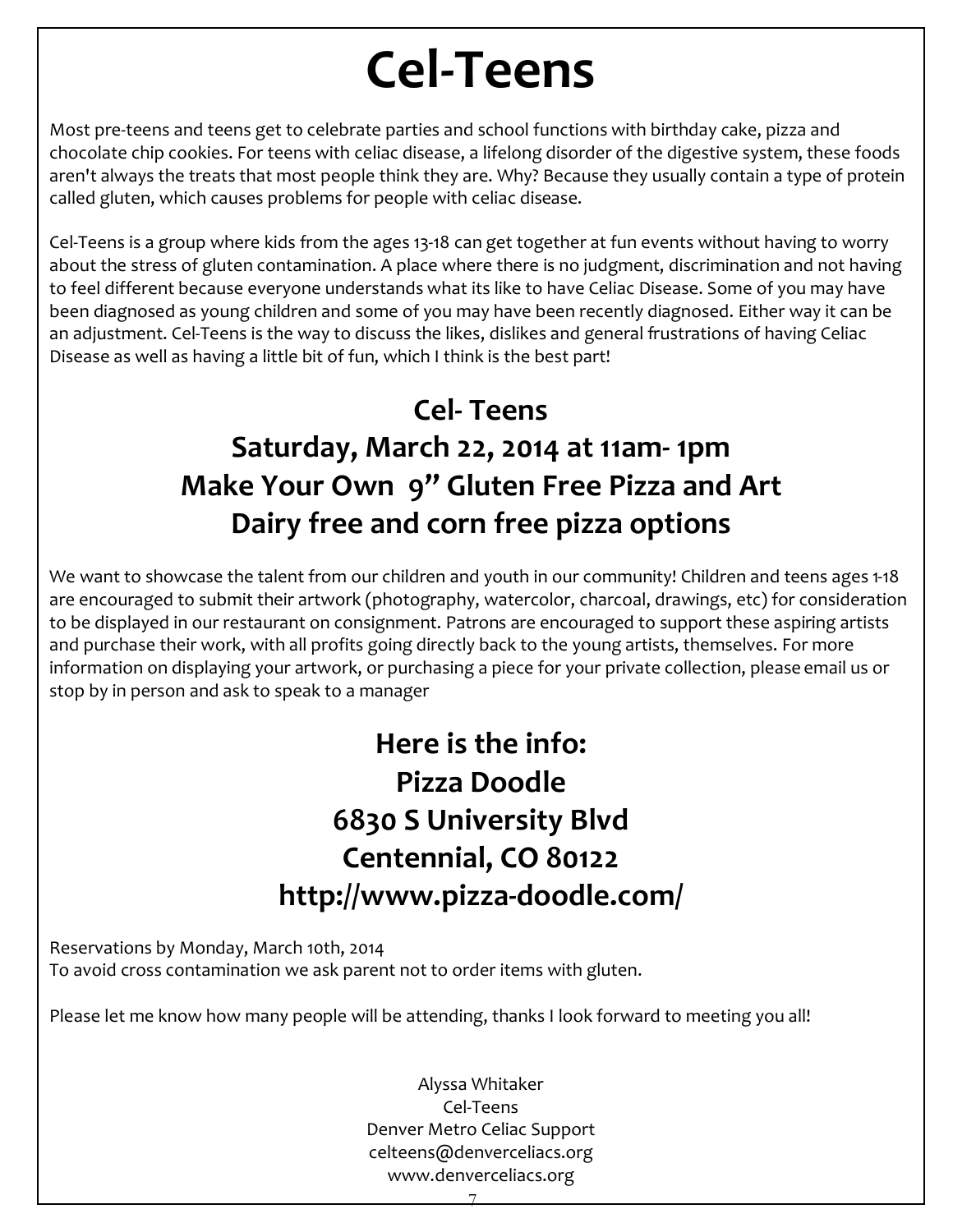

#### **SAVE THE DATE!!**

The 8th Annual Incredible, Edible Gluten-Free Food Fair will take place at The Denver Mart on Sunday, August 17, 2014. The Denver CSA has made sure that the event will be free to attendees. but this year the Mart will be charging \$5 per car to park so please plan ahead.

If you are interested in being a vendor at the event, early registration will begin in April. E-mail Katie Uhlenbrock at gffoodfair@denverceliacs.org to be placed on the vendor e-mail list in order to receive updates and reminders regarding the Food Fair.



'Decide that just for today, nothing is going to stop vou!'

In celebration of St. Patrick's Day, \$1.00 will be donated to the Denver-Metro CSA for each book sold during March.

Learn more at: www.somethingaboutgina.com

Now available at The Tattered Cover Bookstore!



### 2014 Gluten-Free Gallop TM Bustin' your Glutes for Gluten Free® June 21, 2014

The Denver-Metro Chapter of the Celiac Sprue Association is excited to announce our third annual gluten-free run/walk to raise awareness of Celiac Disease and gluten intolerance. This year we will be combining the

Gluten Free Gallop with our annual picnic at **Clement Park in Littleton, CO on Saturday** June 21, 2014.

Register online at www.denverceliacs.org -All proceeds will benefit celiac research, helping to start the Celiac Facility at Children's Hospital here in Colorado, and giving gluten free food to food banks that can accommodate this special diet request.

For more details or to be a sponsor at this event please e-mail Katie at glutenfreegallop@denverceliacs.org

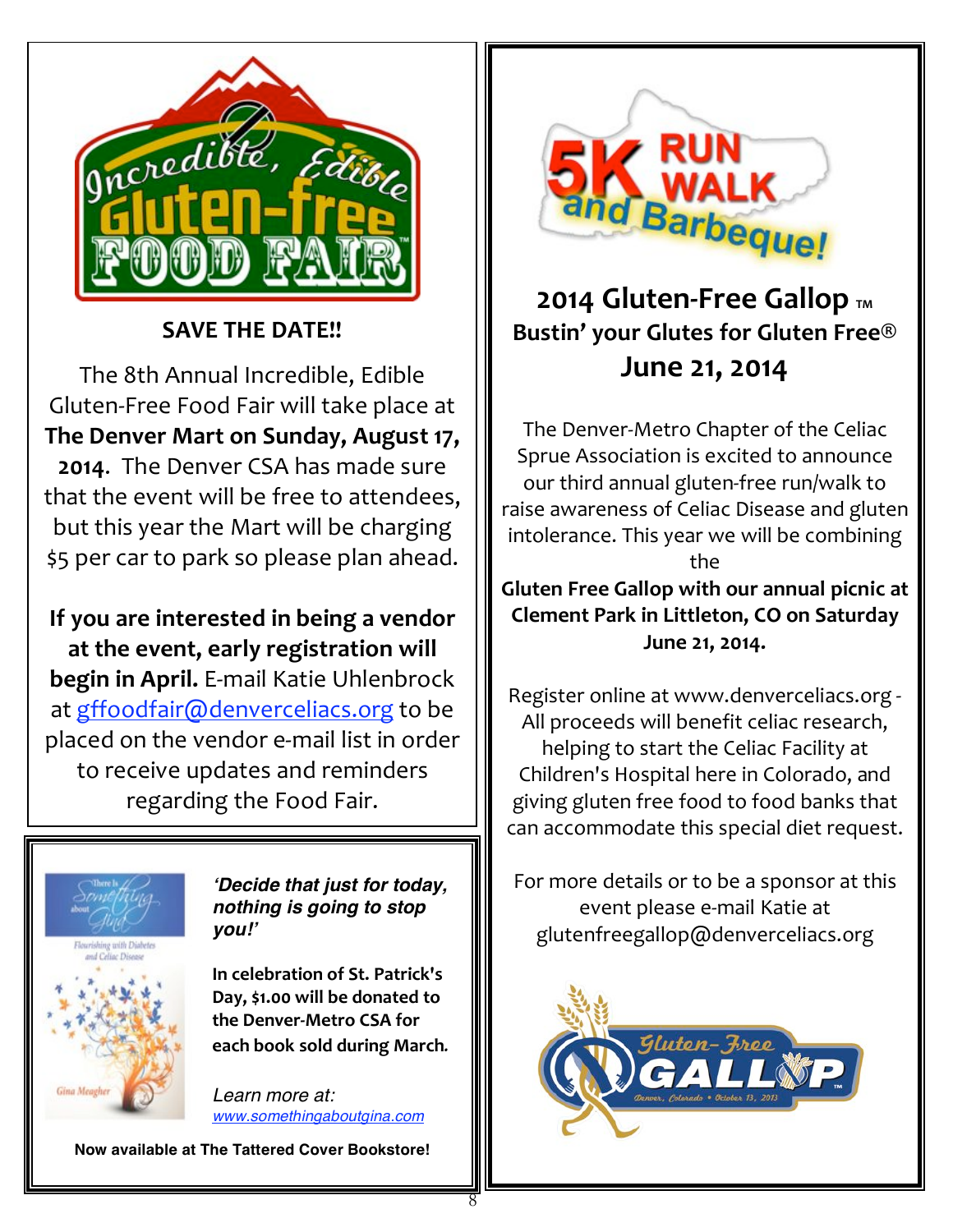# **HEARTS AND HANDS ASSISTED SENIOR CARE**

Hearts and Hands Assisted Senior Care is a small elderly care home located at 4370 Ingalls Street, Wheat Ridge. In operation since 2008, the facility is home for nine residents who require ongoing managed care. Individual care in the areas of medication administration, meals, laundry, bathing, cleaning, entertainment, activities, companionship and any special needs are provided. Our emphasis is to create a safe and healthy environment where all residents feel at home in a setting that provides privacy or companionship, as desired.



We are very aware of the varied dining needs that each of our residents require. We provide meals for residents which are sugar free, dairy free, soy free and other allergic conditions as well as texture control and thickening.

The first resident of Hearts and Hands was a close friend diagnosed with Celiac. She had been a patient in a skilled nursing facility under hospice care due to liver failure. The nursing home had assured her family that

they would provide a gluten free diet; however, after several days, it became obvious that the diet was not being diligently provided. After meeting with the family, we mutually agreed that our smaller, more intimate setting could provide a stricter adherence to her dietary needs. In the beginning, we relied on the resident and her family's recommendations in preparing her meals. However, we felt it necessary to become better informed and engaged the expertise of a Denver chapter nutritionalist. The extensive recipe and menu direction from her greatly increased the variety and appeal of the meals.

We feel it is very important to work with each individual resident to incorporate their personal tastes in food, entertainment, activities and companionship in a loving family atmosphere.



Susan and Joel Lammers, the owner/managers, have been involved in this industry since 1991. We are very appreciative of our experienced and loving staff for their ongoing assistance in the operation of the facility.

> For questions or information: Susan Lammers 720-271-1708 or Joel Lammers 303-423-7037 heartsandhandsassistedseniorcare.com

### **DENVER CSA CHAPTER BOARD POSITIONS AVAILABLE**

#### **TREASURER**

Make deposits that database person does not deposit. Enter all deposit into QuickBooks. Transfer money from PayPal to bank and enter into QuickBooks. Reimburse and pay all invoices. Enter checks written into QuickBooks. Balance checking and savings accounts monthly. Prepare reports for Board Meeting (Balance Sheet and Profit & Loss Statement). File and save all receipts and deposits and reports. Yearly budget (get numbers from previous year and board members). Year end report for National. Close books in QuickBooks.

Attend to bi-monthly board meetings.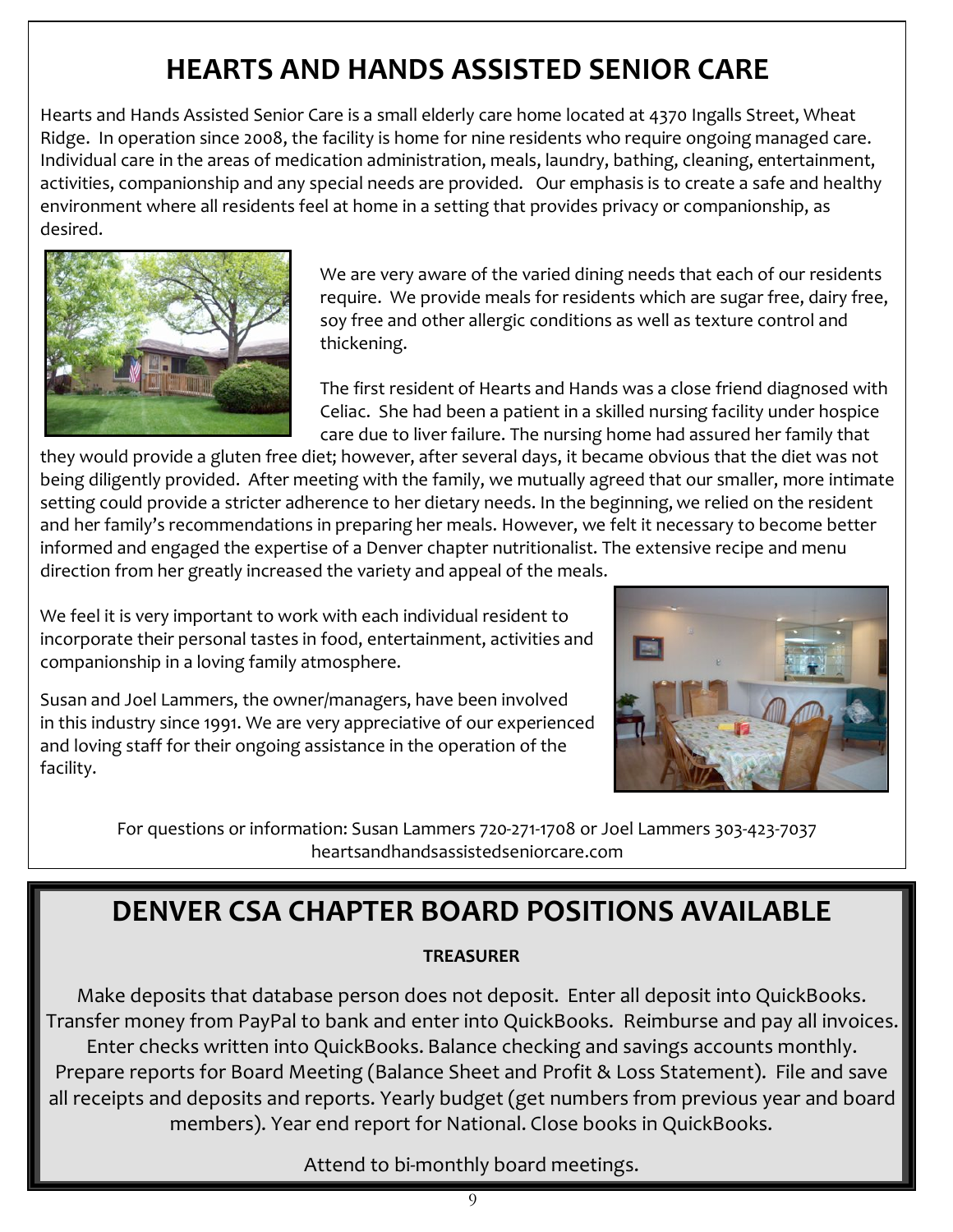# **NEW GLUTEN FREE PRODUCTS:**

#### Submitted by Debbie Knapp of Natural Grocers/Vitamin Cottage:

- Angie's Boom Chicka Popcorn comes in 3 flavors Carmel/Cheddar Mix, White Cheddar and Sea Salt.
- Evol Macaroni and Cheese entrees will be out in the spring.
- · Glutino now has Honey Mustard pretzels.
- Nugo Stronger protein bars are also soy free in 4 types.
- Pamela's new product is a GF fig bar.
- Rush Bowls is a Boulder company that makes a single serve frozen yogurt/fruit blend with a packet of Udi's granola as a topping; a great tasting snack or quick breakfast.
- Square Bar chocolate covered brown rice protein bars are made with coconut oil in 3 cocoa flavors.
- · Taos Mountain Energy Bars are nut/seed/honey bars and are available in Almond Agave, Caramel Pecan and Chocolate Butterscotch.
- Tate's GF cookies in Chocolate Chip and Ginger are made in a dedicated facility.
- That's It fruit bars new flavors are Apple Banana and Apple Blueberry.
- Udi's new frozen pasta entrees are 2 lasagnas and 2 pennes.

#### **Submitted by Bonnie Atherton of Denver CSA:**

Dunkin' Donuts tested a GF Blueberry Muffin and GF Cinnamon Sugar Donut in several markets in 2013. They are currently assessing the results and feedback from customers and franchisees. These products will not be available nationwide at this time. They are also researching more GF products to hopefully test and then offer in the future.

Responding to its many requests, the Girl Scouts are selling a GF bite sized Chocolate Chip Shortbread cookie this year in 20 select markets. Unfortunately, Colorado is not one of these markets. It is made with real chocolate chips and butter and contains no artificial colors or flavors, no high fructose corn syrup, and no hydrogenated or palm oil. The cookie has received the Celiac Sprue Associations' Recognition Seal for testing < 5 ppm as well as the Gluten Intolerance Groups' GIFO certifications for testing < 10 ppm. The new FDA labeling law standard is < 20 ppm of gluten to be called GF. During 2014 they will assess these sales before expanding into other areas next year.



### **SPECIAL ANNOUNCEMENT**

Boulder Brands, who purchased Udi's Healthy Foods in 2012 recently bought Evol frozen foods. Evol and Udi's will work together to create frozen GF Bowls, Burritos and Skillet Meals, which they plan to have in the stores later this year.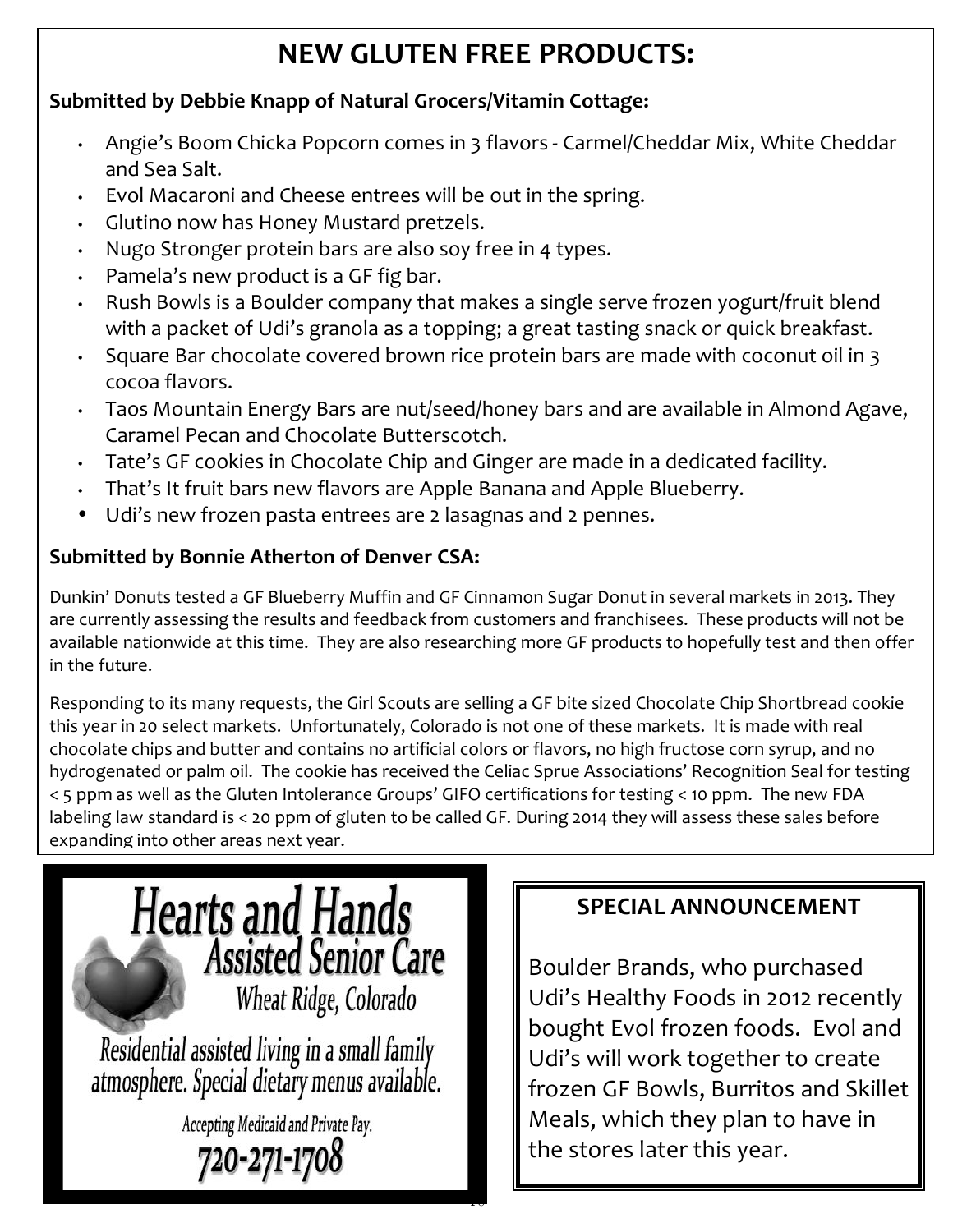# Your CSA Chapter Board Members







NEW President - Cari "Cas" Strouse, CMP, CMM is the Meetings, Events, &

Cas has been married for 27 years to an incredible guy and they have an 80 pound yellow lab that thinks he is a lapdog! Her hobbies include international travel, canning, networking, connecting in the meetings industry and loves reading.

Tradeshows Director for CH2M HILL, a global engineering firm.

NEW VP Memberships - Dave Barber. Dave was born and raised in Colorado. He quit his six-figure job last year to embark on a gluten free journey to wellness. During his adventure, you can find him snowboarding, cooking, and giving back to the community.



NEW Cel-Tweens Leader - Carrie Kollar. Carrie has a 10-year-old daughter who was diagnosed with Celiac Disease at age 3. Carrie herself became gluten-free July 2013. Living a gluten-free lifestyle has become increasingly easy over the last 7 years and Carrie thanks the support and advice of other gluten-free families. Outside of her "Celiac life" Carrie is an attorney working in education law and enjoys volunteering time at her daughters' elementary school.



NEW Cel-Teens Leader - Alyssa Whitaker. Alyssa was diagnosed with Celiac Disease in December 2006 when she was a senior in high school. After having constant stomach pain, fevers, vomiting, and redness all over her body she went to see a specialist. Her diagnosis wasn't simple. After several tests, two endoscopes, and months of doctor's visits she was diagnosed with Celiac Disease. Living gluten free for nearly seven years she has never felt better. Alyssa enjoys hiking, skiing, and hanging with her family. She also enjoys baking and creating new healthy gluten free dishes.

NEW Secretary - Bonnie Atherton. I am originally from Wisconsin, graduated from CSU and decided to remain here in Colorado. Having been diagnosed with celiac for 20+ years, I have been a member of the Denver Metro CSA Chapter since 1991. Beginning in 1994 I produced the Gluten Free Product List with another member that continued every other year, ending with the 2011 version. I have consulted with CSU and CU Dining Services in implementing GF options in their residence halls and assisted numerous newly diagnosed celiac and their families learning to live with the GF diet. My husband Bob and I have been involved in our CSA Vendor Fair since it began in 2007. I took over the position of secretary in January, 2014.

**CONTINUED ON NEXT PAGE**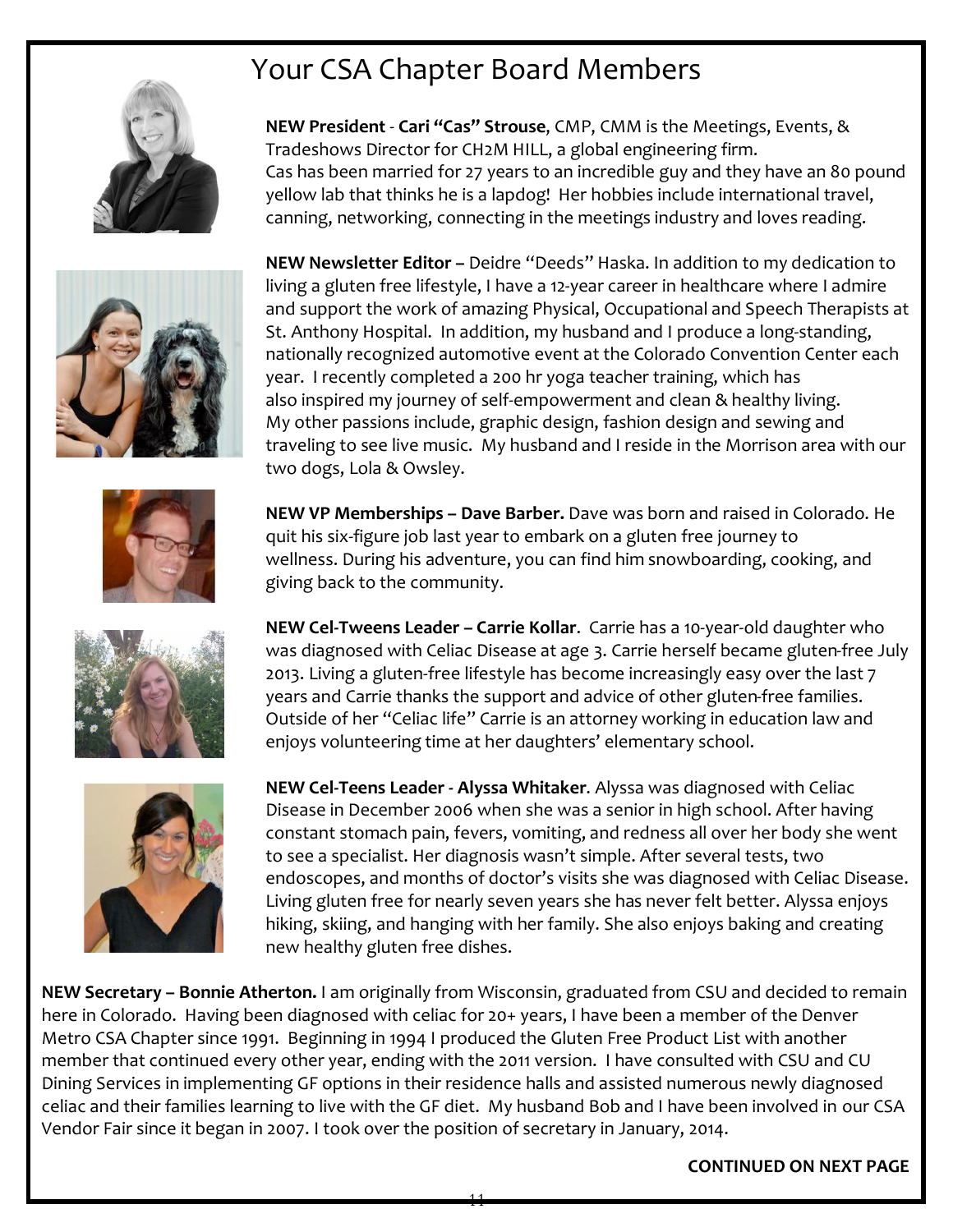

Database Manger - Angie Roz. Retired from Miller Coors Brewing Company after career as Sales Data Analyst. Diagnosed with Celiac Disease in February 2013 after battling osteopenia/osteoporosis for nearly 20 years and finally took myself to the Colorado Center for Bone Research in search of an alternative to more years of Fosamax. My role as Denver Metro CSA database administrator is receiving & processing membership dues, sending out expiration reminders, supplying the mailing & e-mailing address lists for distribution of Taming of the Sprue newsletters. I identified the need for and helped implement our new CSA Membership card program.

Treasurer - Kathleen Craig. I joined the Denver Celiac Association in 2006. I had just been diagnosed with Celiac and needed more information on the diet. Shortly after I was diagnosed 2 of my nieces and a sister were diagnosed. They all look to me for more information. So I decided to become more involved. Since I am a retired bookkeeper I volunteered to become treasurer. I have been the treasurer now for the last 6 1/2 years.

#### Incredible, Edible Gluten-Free Food Fair & The Gluten Free Gallop

Event Coordinator - Katie Uhlenbrock. I came to Colorado in 2001 to attend The University of Colorado, Boulder. After one semester here in Colorado, I realized this is the place for me! I love the outdoors and in my free time you will find me running, hiking, biking, camping, snowboarding, snowshoeing, or playing with my kids outside. I am a stay at home mom of two amazing boys - 5 and 2 1/2 years old. In 2005 I was diagnosed with Celiac Disease and also joined the Denver Celiac Sprue Association in that same year. I joined the board in 2009 as VP of programs, planning the chapter meetings. Our largest event over the years has been the Incredible, Edible Gluten Free Food Fair and it just continues to grow. In 2012 I decided to just focus on this event because of its size and stepped down as VP of programs. This year I have also taken over the Gluten Free Gallop so at this time I really get to focus my attention on these two amazing events!



Webmaster - Kurt Fulwider. Kurt has been a software developer and IT director for over 20 years. He was diagnosed with celiac disease in 2010 and joined the Denver CSA board as Webmaster in August of 2011. Recently Kurt took a break from his IT career to startup and run St. Bon's Café, a 100% gluten-free deli and bakery in Highlands Ranch. Although he had to close the restaurant, he still enjoys the challenge of gluten-free cooking and baking. Kurt lives in Centennial and has returned to the IT industry. His wife is a speech therapist in Douglas County School District, and his daughter and son attend Arapahoe High School.



VP Programs – Erik Johnson. Erik grew up in Santa Fe, New Mexico, but moved up to Colorado after graduating from the University of Denver in 2004. Although he grew up around a grandparent with IBS and celiac disease, he was not diagnosed with celiac disease until 2007 because he only displayed atypical neurological symptoms (e.g. brain inflammation, fatigue, dizziness, blurred vision, etc...). Erik is currently a full-time student at both the Colorado School of Traditional Chinese Medicine and the Institute of Bioenergetic Medicine in Denver. In his free time he enjoys cycling, skiing, mountaineering, and urban beekeeping. Erik has been the VP of Programs since September 2012.

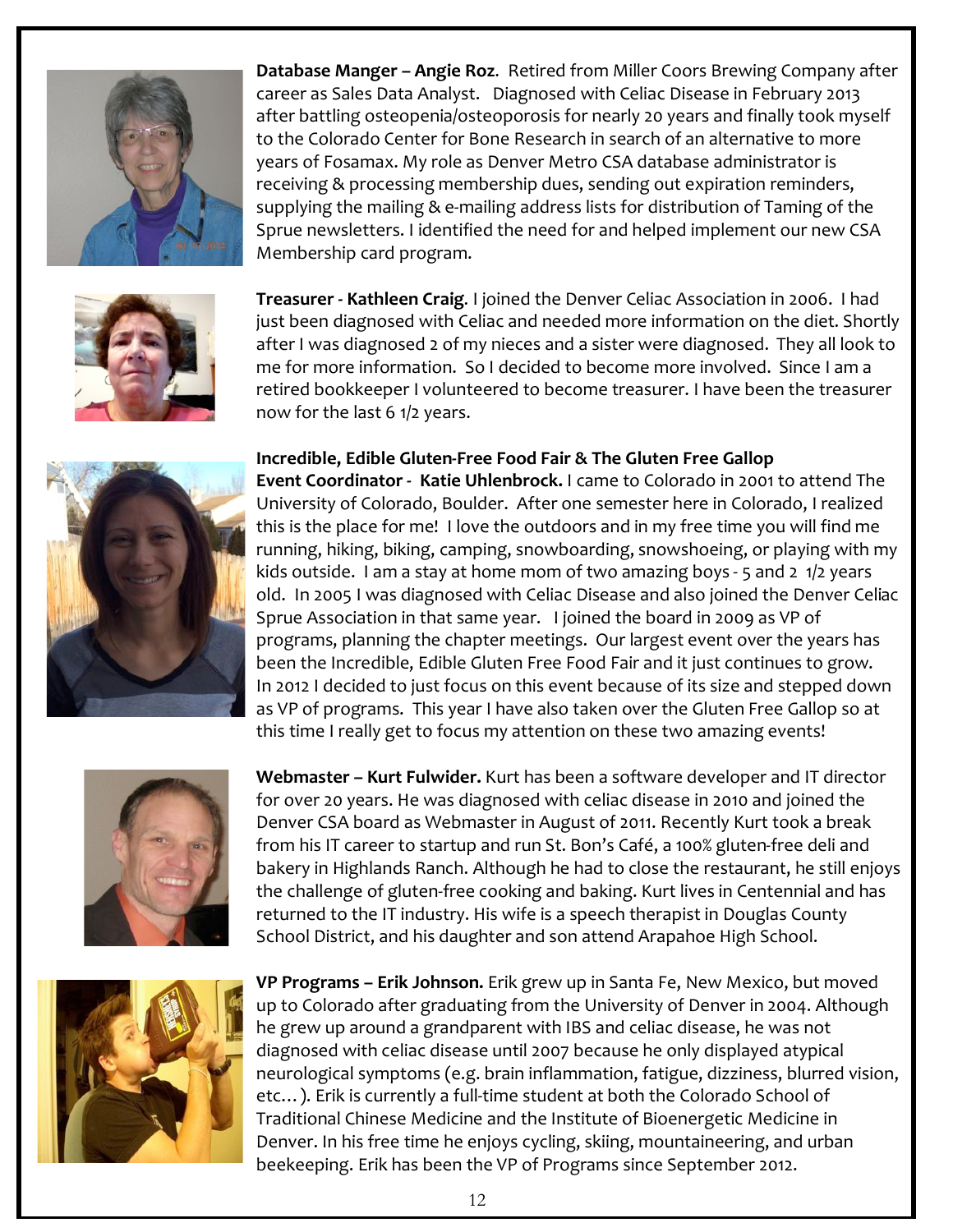### **Food Manufacturers Slow to Defend Wheat**

By Jefferson Adams

Celiac.com 01/17/2014 - What's up with wheat producers and product manufacturers? Wheat sales are flat, gluten-free is through the roof, and the industry is mum. Though less than 1 percent of Americans suffer from celiac disease, nearly one in three people say they are eating gluten-free, according to NPD Group. Consumption of flour in the U.S. is at a 22-year low, says the U.S. Department of Agriculture.

And rather than leaping to the defense of wheat, or loudly touting its benefits, companies including General Mills (GIS) and Kellogg (K) are creating pricier gluten-free versions of their products, while leaving industry groups to defend their regular fare. The U.S. market for glutenfree foods will climb from \$4.2 billion in 2012 to \$6.6 billion by 2017, according to researcher Packaged Facts.

Overall sales of the seven Chex varieties without gluten are up by at least 10 percent in each of the past three fiscal years, while the \$6 billion breakfast cereal category has remained flat.

The combination of flat sales of traditional wheat-containing cereal products, and the dramatic rise in sales of gluten-free products has presented a challenge for manufacturers that make both products that contain gluten, and other products that are gluten-free.

If they are too loud about touting the benefits of gluten-free products, they risk slippage on their wheat-based products, and vice versa.

When it comes to dealing with flash trends, says Mark Lang, a food-marketing professor at Saint Joseph's University in Philadelphia, the manufacturing industry typically has "nothing to gain, and you have everything to lose."

So, at the same time General Mills has been careful not to push wheat, it has also been careful not to align itself with any of the anti-gluten figures.

When asked if General Mills has been slow to respond to the incursion of gluten into traditional wheat territory, company spokeswoman Kirstie Foster says that the company is responding as they think best.

If you think about it, General Mills' strategy might not be too bad. If they can sell more gluten-free grains and products at premium prices, then the decline in wheat consumption might not have such a negative impact on their bottom line.

Still, the lukewarm defense of wheat by grain producers comes as a surprise to Michael Pollan, author of The Omnivore's Dilemma and other books on nutrition.

"The industry has been flat-footed in their response," he says. "They should be reminding people that gluten is protein, generally thought of as a healthy nutrient compared to fats or carbs."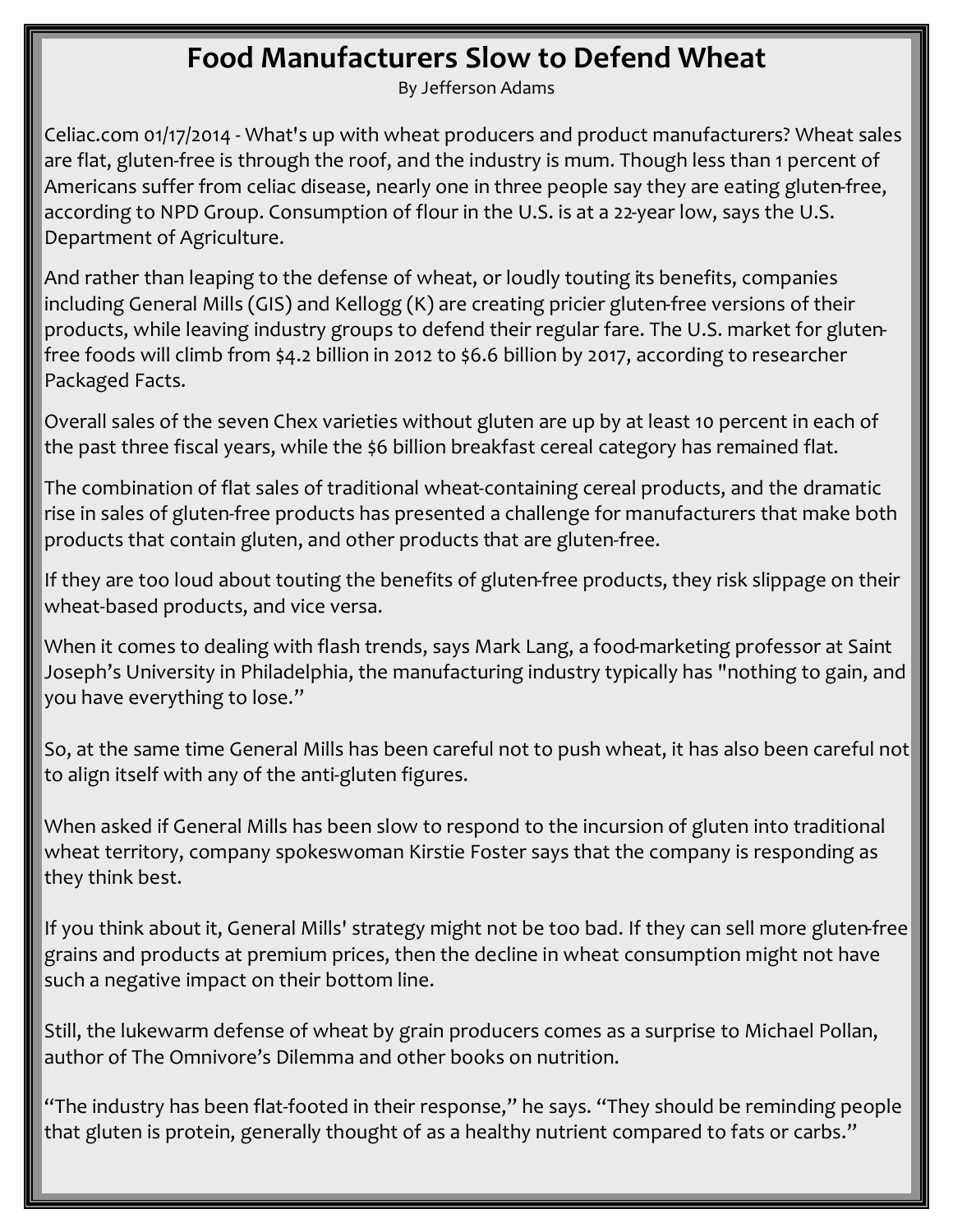### **Chapter Board Members & Neighborhood Resource Contacts**

President - Cari "Cas" Strouse president@denverceliacs.org

Past President - Gina Meager  $(303)$  279-9382 gmeager@q.com

Vice President, Programs - Erik Johnson vpprograms@denverceliacs.org

Vice President, Membership - Dave **Barber** vpmembership@denverceliacs.org

Treasurer - Kathleen Craig treasurer@denverceliacs.org

Secretary - Bonnie Atherton  $(303) 756 - 8970$ secretary@denverceliacs.org Dietitian - Diane Moyer  $(720)$  560-3734 dietitian@denverceliacs.org

Cel-Kids Network - Maria Brotherston & **Heidi Lyster**  $(303)$  915-9756  $(303)$  503-6166 celkids@denverceliacs.org

Cel-Teens Network - Nicole & Alyssa celteens@deverceliacs.org

Cel-Tweens Network - Carrie Kollar, Anne Gray, & Tracy Opp  $(303)$  522-4147 celtweens@denverceliacs.org

Database Manager - Angie Roz  $(303) 667 - 9462$ database@denverceliacs.org

Webmaster - Kurt Fulwider  $(303) 734 - 4657$ webmaster@denverceliacs.org

Gluten Free Gallop (Celiac Walk) -**Katie Uhlenbrock** glutenfreegallop@denverceliacs.org

Food Fair Coordinator - Katie **Uhlenbrock** gffoodfair@denverceliacs.org

Newsletter Editor - Deidre "Deeds" Haska newsletter@denverceliacs.org

Social Media - Erik Johnson & Deidre "Deeds" Haska socialmedia@denverceliacs.org

Below are the resource contacts in neighborhood areas in the Denver Metro area. If you have questions or are not sure which area corresponds with your neighborhood, please email vpmembership@denverceliacs.org.

| Denver City and County                                                      | Laura Determan                          | $(303)$ 757-3982                       | Iddet@msn.com                                          |
|-----------------------------------------------------------------------------|-----------------------------------------|----------------------------------------|--------------------------------------------------------|
| Westminster, Commerce City,<br>Brighton, Northglenn, Thornton               | Janelle Hahn                            | $(303)$ 513-0831                       | janellehahn@hotmail.com                                |
| Centennial, Greenwood Village,<br>Englewood                                 | Janis Dodson<br>Jean Duane              | $(303)$ 905-9450<br>$(303)$ 221-0771   | JanisDodson@yahoo.com<br>info@alternativecook.com      |
| Lakewood                                                                    | Maryann Jordan                          | $(303)$ 989-2050                       | majordan9@msn.com                                      |
| Aurora                                                                      | Maria Brotherston<br>Heidi Lyster       | $(303) 752 - 0958$<br>$(303)$ 503-6166 | maria@brotherston.us<br>blueeyes_80110@yahoo.com       |
| Arvada, Wheat Ridge                                                         | Melissa McLean Jory                     | $(303)868-7790$                        | Melissa@glutenfreeforgood.com                          |
| Highlands Ranch, Lone Tree,<br>Castle Rock, Parker, Elizabeth,<br>Franktown | Jerrine Hicks                           |                                        | jerrine.hicks@gmail.com                                |
| Littleton, Ken Caryl, Roxborough                                            | Joan Van Loozenoord<br>Nancy Lindsey    | $(303)$ 908-8746<br>$(303)$ 973-1279   | jkvanlooz@gmail.com<br>n-lindsey@comcast.net           |
| Golden, Evergreen, Morrison                                                 | Donna DeVisser                          | $(303)$ 973-4613                       | donnadevisser@msn.com                                  |
| <b>Boulder County</b>                                                       | <b>Tracy Ashmore</b><br>Barbara Sanford | $(720)$ 244-6249<br>14 (303) 499-7259  | gfpamperedchef@gmail.com<br>barbarasanford@comcast.net |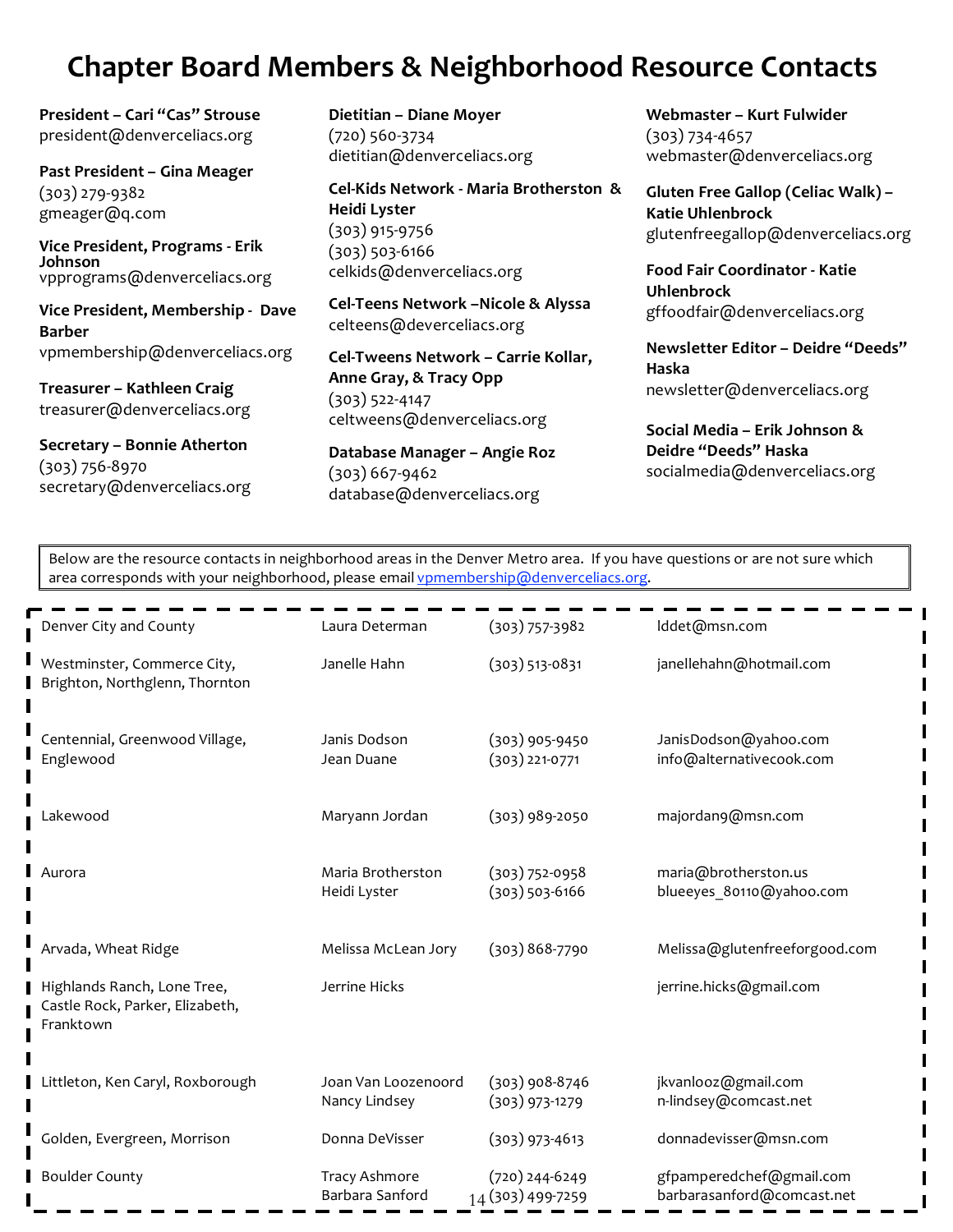#### DENVER METRO CELIAC SPRUE MEMBERSHIP FORM



#### www.denverceliacs.org or www.facebook.com/DenverCeliacs

#### **Benefits of CSA Membership**

- Social events to mingle with others living a gluten-free lifestyle
- Annual Gluten-Free Picnic: family friendly with BBQ provided, plus children's activities
- The annual Incredible, Edible, Gluten-Free Food Fair
- Annual Gluten-Free Gallop (walk to support Celiac charities)
- Bi-monthly newsletter with current news, upcoming activities and members' recipes
- Access to dietitian and other professionals to help with dietary changes
- Neighborhood resource contacts in Denver/Boulder area who organize neighborhood group activities
- Support of others living and dealing with a gluten-free lifestyle

#### MEMBERSHIP ENROLLMENT/RENEWAL FORM

The Denver Metro Chapter is your best local resource for celiac information, support, and gluten-free socializing. You do not have to have been diagnosed with celiac disease to join our organization. Only one membership required per household. Denver CSA keeps all information confidential and never shares or sells to any outside individual or organization.

#### **New & Renewing Members:**

| If you are a new member, have you received a new member info packet? Yes/No                                                                                                                                                                                                                                                                     |  |  |
|-------------------------------------------------------------------------------------------------------------------------------------------------------------------------------------------------------------------------------------------------------------------------------------------------------------------------------------------------|--|--|
|                                                                                                                                                                                                                                                                                                                                                 |  |  |
|                                                                                                                                                                                                                                                                                                                                                 |  |  |
|                                                                                                                                                                                                                                                                                                                                                 |  |  |
| E-mail address                                                                                                                                                                                                                                                                                                                                  |  |  |
| I agree to 'go green' and receive my newsletter via e-mail<br>I prefer to receive a paper newsletter via the postal system                                                                                                                                                                                                                      |  |  |
| Do you have children in the household with Celiac Disease? Yes/No<br>How did you learn about us?                                                                                                                                                                                                                                                |  |  |
|                                                                                                                                                                                                                                                                                                                                                 |  |  |
| Member section above)<br>Annual dues are \$15/year. You may pay for more than one year at a time using the same annual \$15 rate.                                                                                                                                                                                                               |  |  |
| To join/renew, send your check made payable to "Denver Metro Chapter #17 CSA/USA" along with this<br>completed form to Denver CSA, 2307 Willow Creek Drive, Golden CO 80401 Or you can go to<br>http://denverceliacs.org/membership.html and pay electronically. Please make sure your PayPal account<br>reflects your current address & phone. |  |  |
| A little something to consider: According to the national chapter of CSA, people who belong to a support group<br>are much more likely to be successful in their GF diet than those who attempt to 'go it alone'.                                                                                                                               |  |  |
| How can the chapter best help you with your gluten-free lifestyle?                                                                                                                                                                                                                                                                              |  |  |
|                                                                                                                                                                                                                                                                                                                                                 |  |  |
|                                                                                                                                                                                                                                                                                                                                                 |  |  |